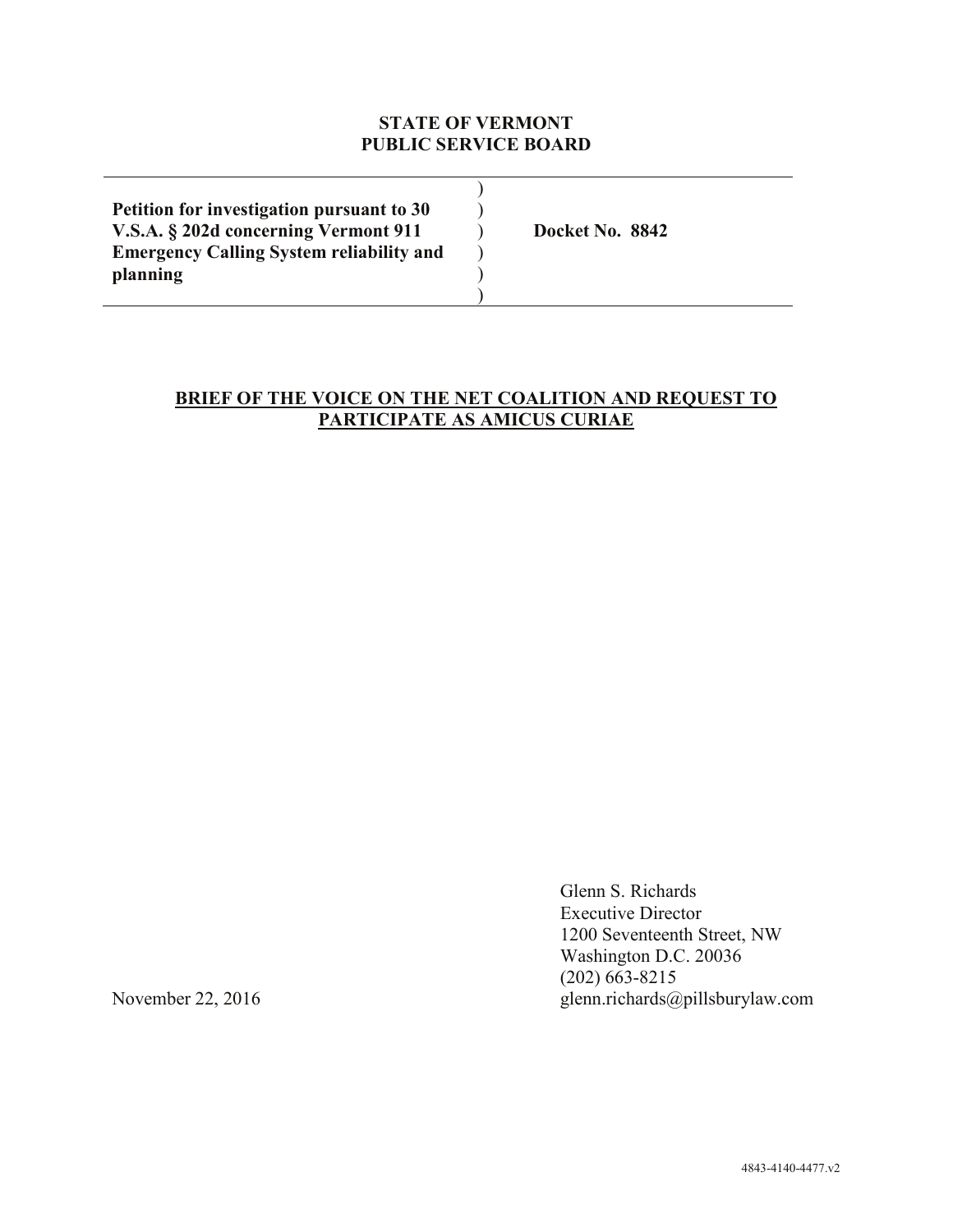# **TABLE OF CONTENTS**

|            | I. The Board does not have jurisdiction to require cable and fiber operators offering VoIP |  |
|------------|--------------------------------------------------------------------------------------------|--|
|            |                                                                                            |  |
| A.         |                                                                                            |  |
| <b>B</b> . |                                                                                            |  |
|            | II. Federal law already requires that facilities-based, fixed VoIP service providers offer |  |
|            |                                                                                            |  |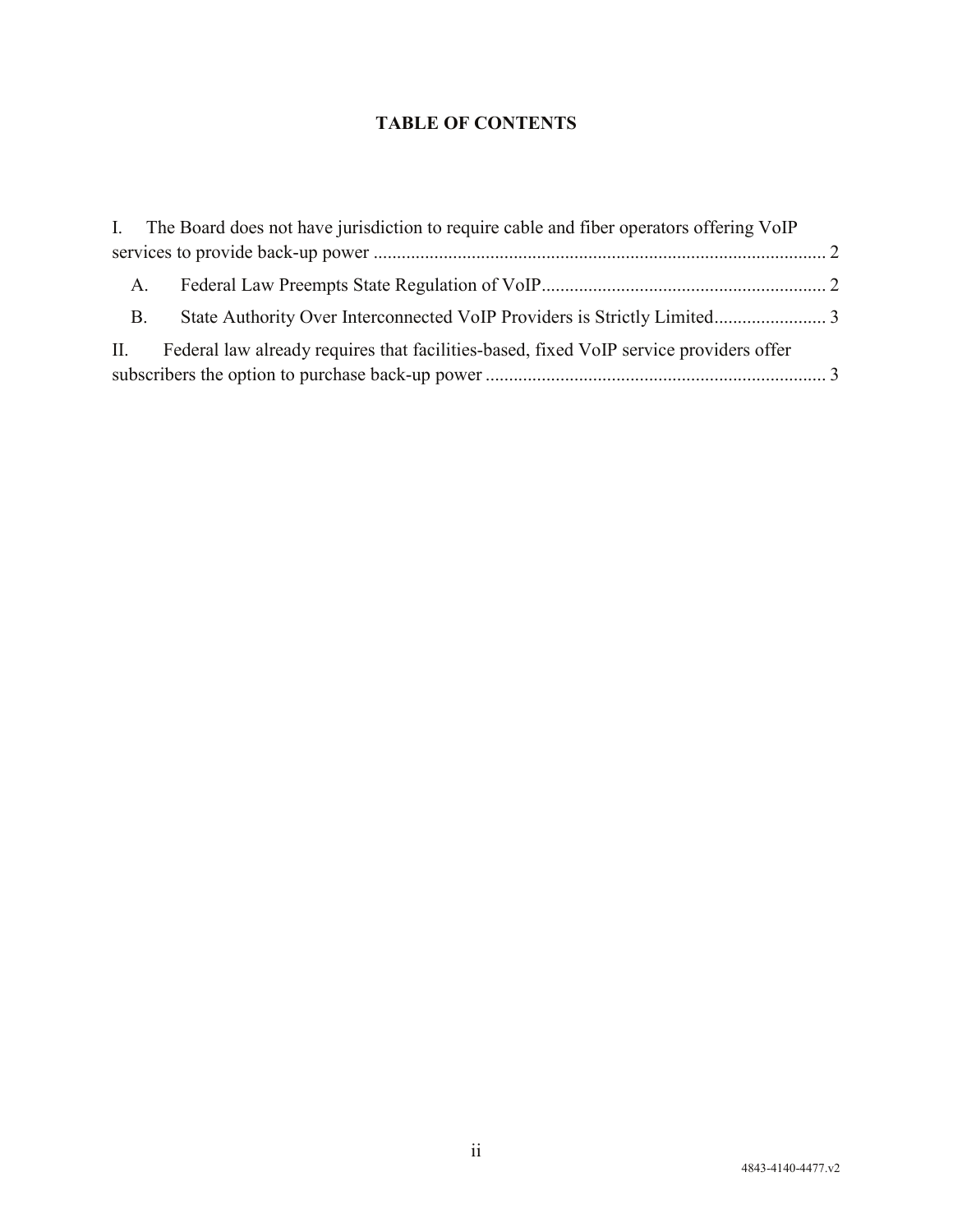#### **Request for Amicus Curiae Status**

The Voice on the Net Coalition ("VON Coalition")<sup>1</sup> hereby requests amicus curiae status in this proceeding. The VON Coalition is a trade association of Internet communications companies that provide voice over internet protocol ("VoIP") services. As such, it has a substantial interest in the aspects of this proceeding pertaining to VoIP, specifically the question of "whether back-up power should be required for . . . cable and fiber operators offering VoIP service<sup>"2</sup>

#### **Background**

The VON Coalition submits this brief pursuant to the Vermont Public Service Board's ("Board") November 4, 2016, Order Opening Investigation and Setting Briefing Schedule ("Order"), and November 10, 2016, Procedural Order Granting Time Extension. The Order initiated a proceeding to review a petition filed by Charles Larkin and Stephen Whitaker ("Petition") concerning the enhanced 911 system in Vermont and back-up power requirements for cellular and VoIP telephone service systems. The Order provides an opportunity for interested parties to discuss whether, and to what extent, the Board has jurisdiction over the issues raised in the Petition, including, *inter alia,* "whether back-up power should be required for ... cable and fiber operators offering VoIP service."<sup>3</sup>

#### **Discussion**

The Board does not have jurisdiction to require cable and fiber operators offering VoIP services to provide back-up power because federal law preempts state regulation of VoIP. In

<sup>&</sup>lt;sup>1</sup> The VON Coalition works to advance regulatory policies that enable Americans to take advantage of the promise and potential of IP enabled communications. VON Coalition members are developing and delivering voice and other communications applications that may be used over the Internet. For more information, see www.von.org.

<sup>2</sup> Vermont Public Service Board, Order Opening Investigation and Setting Briefing Schedule at 2 (Nov. 4, 2016).

<sup>3</sup> *Id.*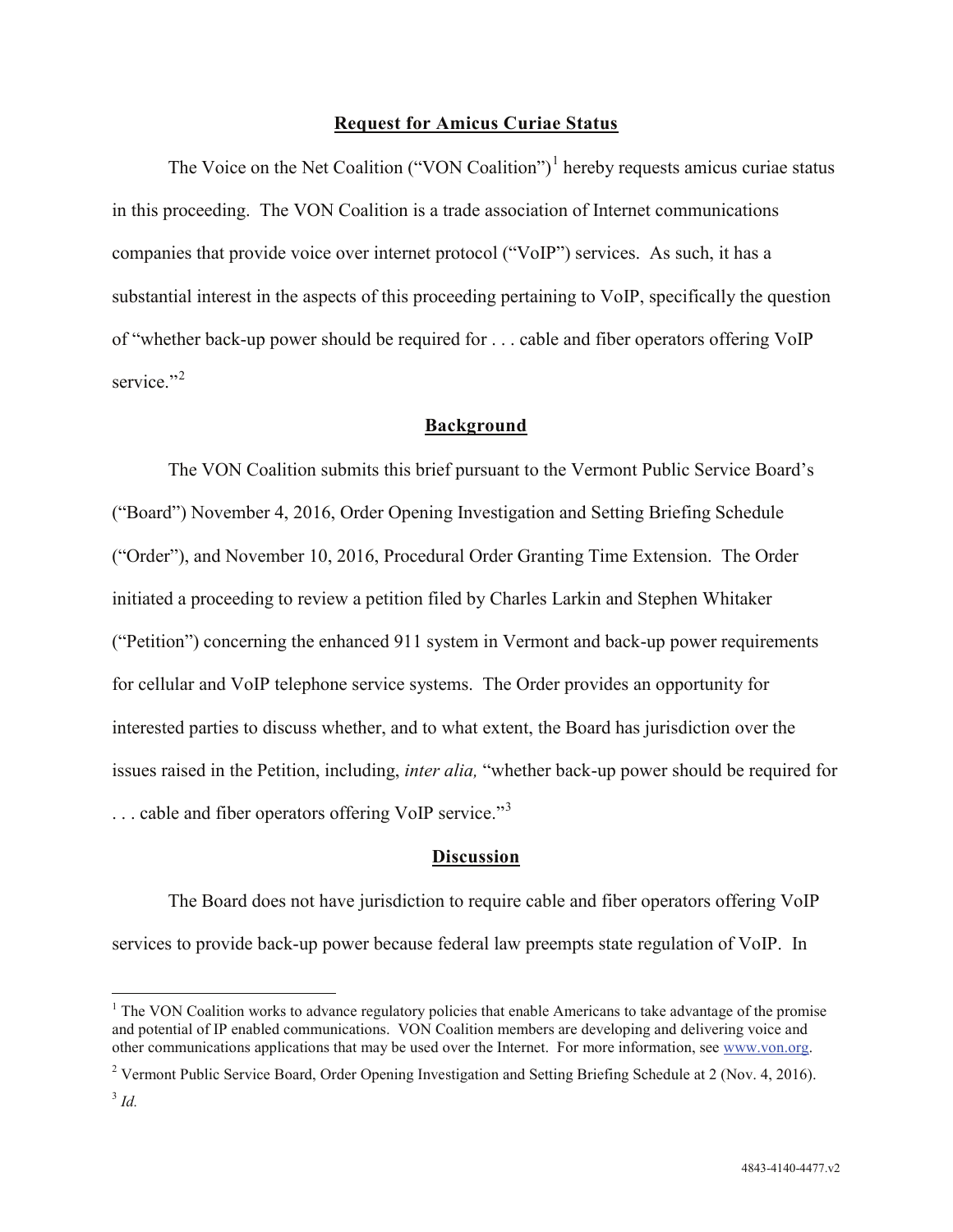addition, such a requirement is unnecessary because the Federal Communications Commission ("FCC") already requires that providers of residential, facilities-based, fixed voice service, including VoIP, offer subscribers the option to purchase back-up power. $4$ 

## **I. The Board does not have jurisdiction to require cable and fiber operators offering VoIP services to provide back-up power**

### *A. Federal Law Preempts State Regulation of VoIP*

The FCC has recognized a strong federal interest in ensuring that regulation does not hinder the growth of the Internet and the services provided over it, including VoIP and other IPcommunications. In the *Vonage Preemption Order*, the FCC preempted the application of Minnesota's "traditional 'telephone company' regulations" to Vonage's Digital Voice service because it was impossible to separate the intrastate and interstate components and the state regulation of the intrastate component interfered with valid federal rules and policies.<sup>5</sup>

The *Vonage Preemption Order* extended to both nomadic and non-nomadic VoIP offerings. The FCC noted that the same integrated capabilities and features were available for most, if not all, IP-based services, including those offered by facilities-based providers.<sup>6</sup> The FCC added, "Accordingly, to the extent other entities, such as cable companies, provide VoIP services, we would preempt state regulation to an extent comparable to what we have done in this Order."<sup>7</sup>

Twelve years later, this landmark decision remains largely undisturbed and has led to substantial growth in the adoption of VoIP and other IP services. As a result of the Vonage

 <sup>4</sup> *See* 47 C.F.R. § 12.5.

<sup>5</sup> Memorandum Opinion and Order, *Vonage Holdings Corp. Petition for Declaratory Ruling Concerning an Order of the Minnesota Public Utilities Commission*, 19 FCC Rcd 22404 (2004), *petitions for review denied, Minnesota Pub. Utils. Comm'n v. FCC*, 483 F.3d 570 (8th Cir. 2007).

 $^{6}$  *Id.* ¶ 25 n.93.

 $^{7}$  *Id.* ¶ 32.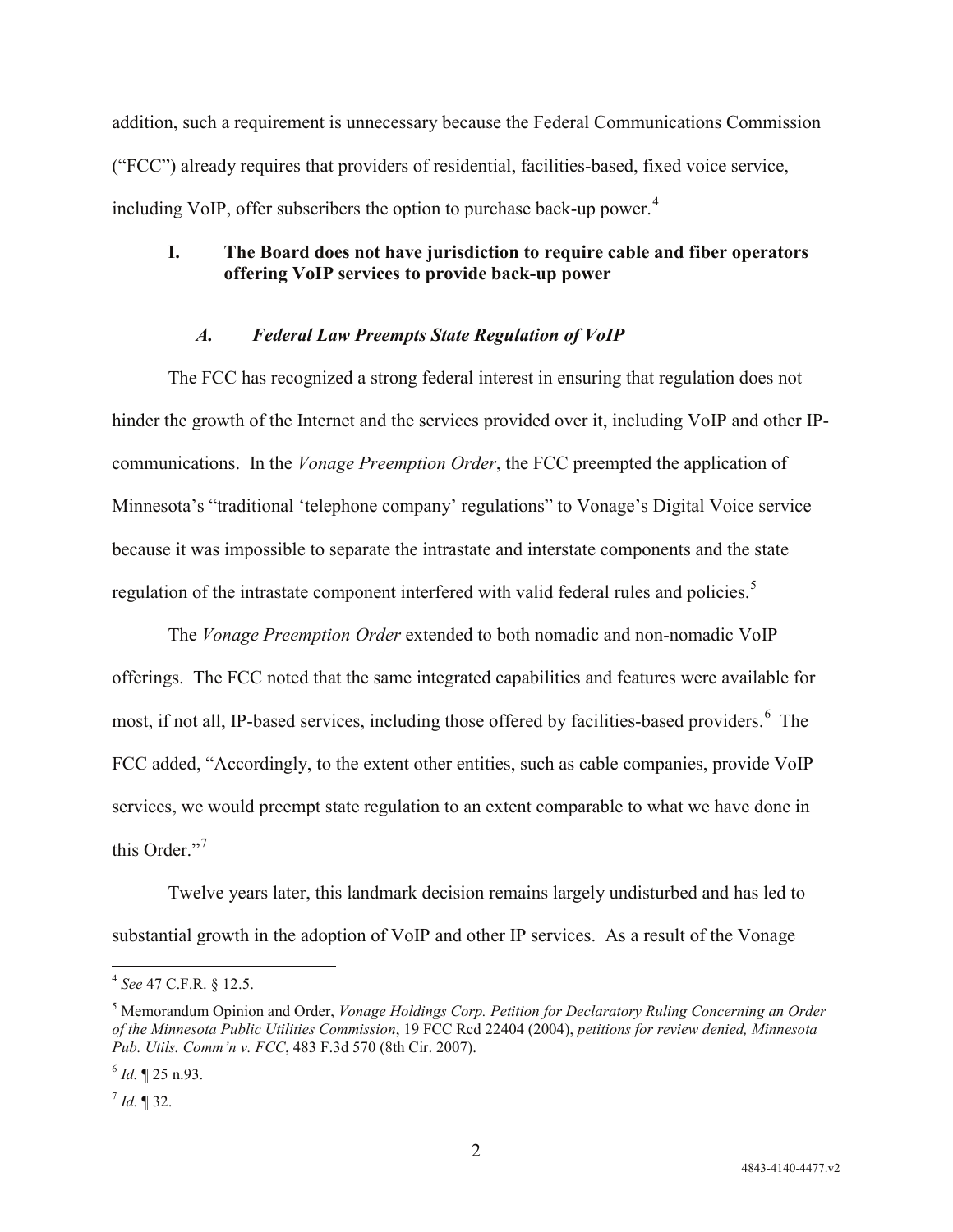Preemption Order, there is a single national policy for IP communications and Board regulation of VoIP providers is preempted by federal law.

#### **B.** *State Authority Over Interconnected VoIP Providers is Strictly Limited*

While the FCC has asserted limited jurisdiction over interconnected VoIP services, it has not treated interconnected VoIP as a traditional telecommunications service. The FCC has imposed a number of specific obligations, including, requirements to provide Enhanced 911 services, make the service accessible by law enforcement, contribute to the Federal Universal Service and Telecommunications Relay Service Funds, protect customer proprietary network information, and provide customers notice before discontinuing service. $8$  In none of these actions, however, has the FCC granted the states authority to impose any other specific obligations on interconnected VoIP providers, other than state USF contributions where such contributions are not inconsistent with federal USF obligations and the payment of state and local fees to support the 911 network.<sup>9</sup> As a result, the Board does not have the authority to impose back-up power requirements on cable and fiber operators offering VoIP services.

## **II. Federal law already requires that facilities-based, fixed VoIP service providers offer subscribers the option to purchase back-up power**

In addition to the Board lacking the jurisdiction to require cable and fiber operators offering VoIP service to provide back-up power, such an action would be unnecessary and redundant. Indeed, the FCC already requires that providers of residential, facilities-based, fixed

 <sup>8</sup> First Report and Order and Notice of Proposed Rulemaking, WC Docket No. 04-36, FCC 05-116, (rel. Jun. 3, 2005) (*"VoIP 911 Order")*; Report and Order and Notice of Proposed Rulemaking, WC Docket No. 06-122, FCC 06-94 (rel. Jun. 27, 2006) (imposing USF requirements); Report and Order and Further Notice of Proposed Rulemaking, WC Docket No. 04-36, FCC 07-22 (rel. Apr. 2, 2007) (imposing CPNI requirements); Report and Order, WC Docket No. 04-36, FCC 09-40 (May 13, 2009) (imposing discontinuance requirements).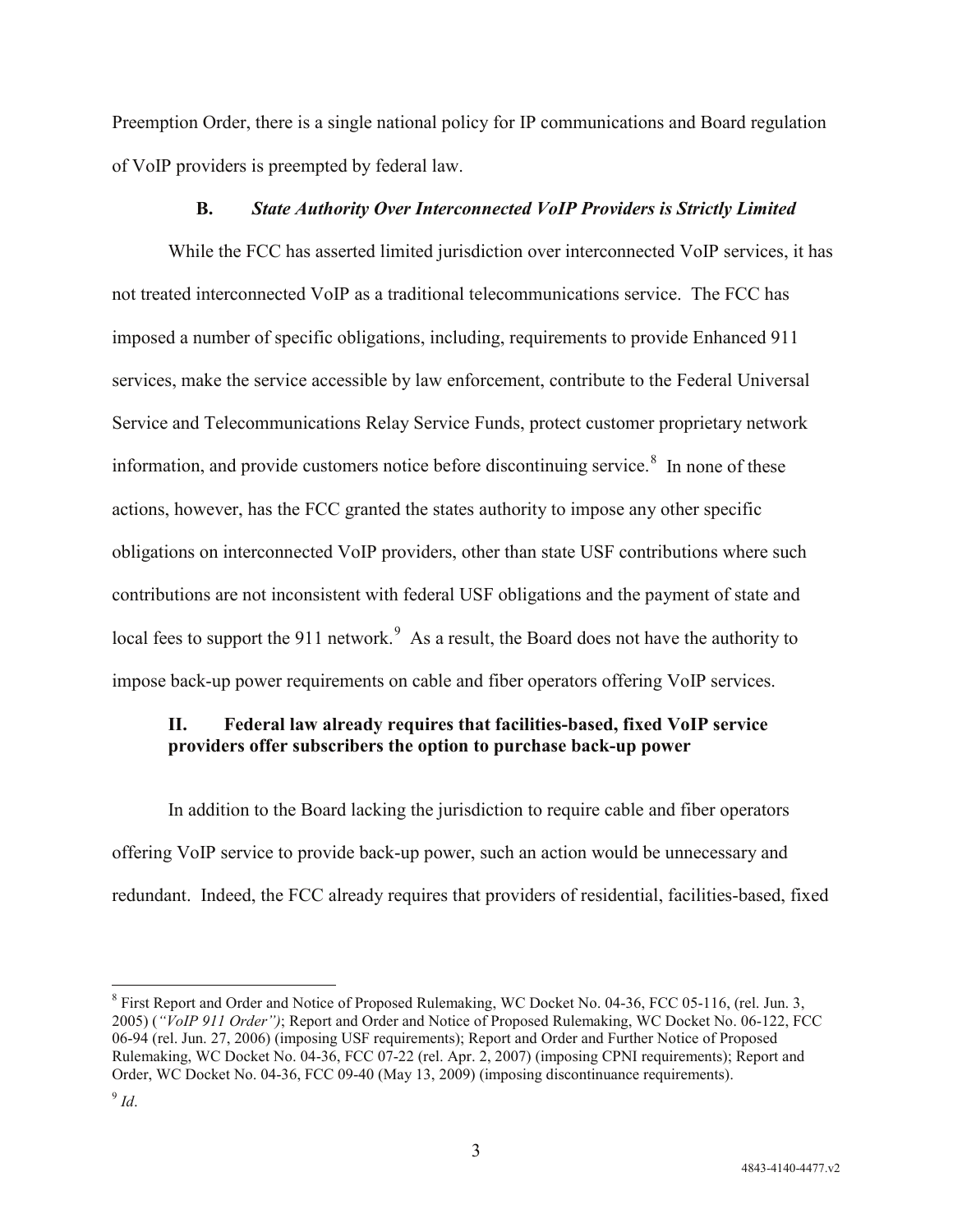voice service, including VoIP, offer subscribers the option to purchase back-up power.10 Specifically, covered VoIP providers must offer new subscribers at least one option with a minimum of eight hours of standby back-up power.<sup>11</sup> In 2019, covered VoIP providers will be required to offer new subscribers at least one option with a minimum of 24 hours of standby back-up power.<sup>12</sup> Furthermore, covered VoIP providers must disclose to each new customer the service limitations with and without back-up power.<sup>13</sup> This disclosure must also be made to existing subscribers on an annual basis.<sup>14</sup>

As a result, customers that want back-up power for covered VoIP services can get it. There is no need to impose additional obligations on VoIP providers in an effort to duplicate the copper loop infrastructure. The two services are fundamentally different, and imposing regulations designed for legacy telephone on VoIP could result in higher costs and fewer options for Vermont customers.

- <sup>11</sup> *Id.* § (b)(1).
- $12$  *Id.* § (b)(2).
- $13$  *Id.* § (d)(1).
- $14$  *Id.* § (d)-(e).

 <sup>10</sup> 47 C.F.R. § 12.5.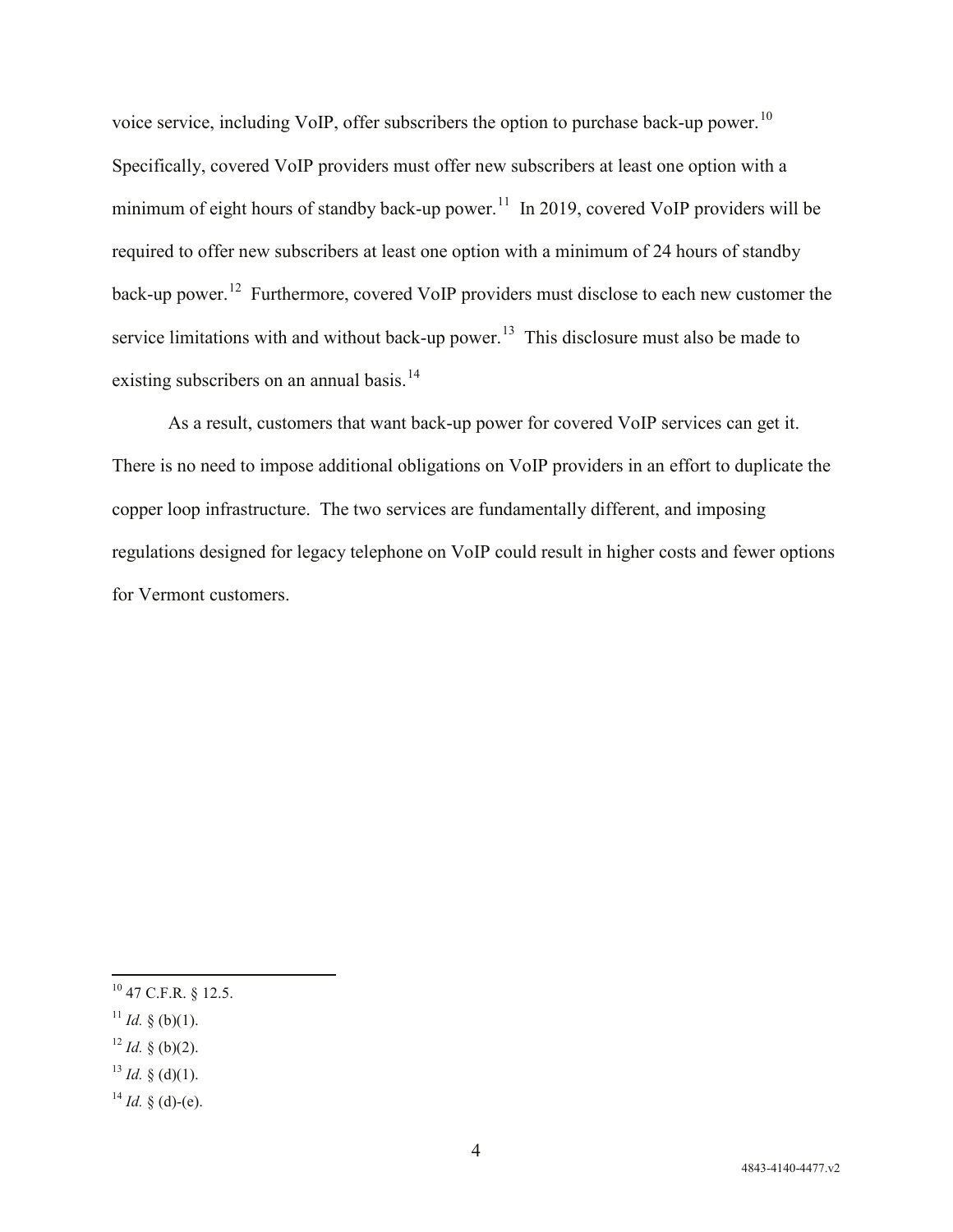# **Conclusion**

For the foregoing reasons, the Board does not have jurisdiction to require cable and fiber

operators offering VoIP services to provide back-up power, and such a requirement is

unnecessary because of existing FCC back-up power requirements.

Respectfully submitted,

VOICE ON THE NET COALITION

 $\overline{\phantom{a}}$  , and the set of the set of the set of the set of the set of the set of the set of the set of the set of the set of the set of the set of the set of the set of the set of the set of the set of the set of the s Glenn S. Richards Executive Director 1200 Seventeenth Street, NW Washington D.C. 20036 (202) 663-8215 glenn.richards@pillsburylaw.com

November 22, 2016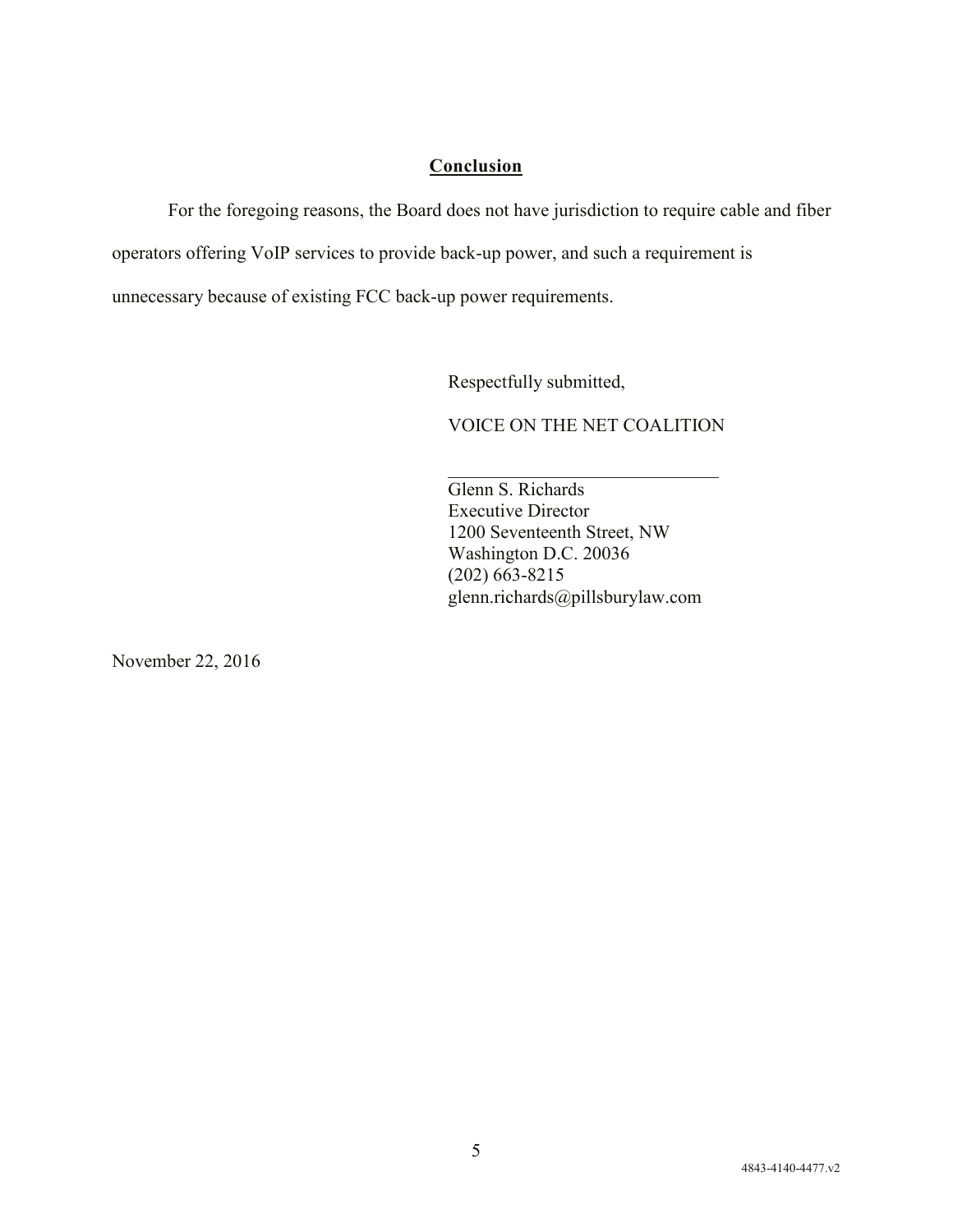#### **CERTIFICATE OF SERVICE**

I, Glenn S. Richards, certify that on November 22, 2016, I forwared copies to the service list by

the method noted:

By FedEx

Clerk Vermont Public Service Board 112 State Street Montpelier, VT 05620-2701

By First Class Mail

Daniel C. Burke, Esq. Vermont Department of Public Service 112 State Street Montpelier, VT 05620-2601

Stephen Whitaker, *pro se* P.O. Box 1331 Montpelier, VT 05601-1331

Charles Larkin, *pro se* 182 Portal Road Montpelier, VT 05602

Donald E. Frechette, Esq. David W. Bogan, Esq. Locke Lord LLP 20 Church Street, 20th Floor Hartford, CT 06103-3702 (For CTIA - The Wireless Association®)

M. Beth Fastiggi, State President - Vermont FairPoint Communications 800 Hinesburg Road South Burlington, VT 05403

Paul J. Phillips, Esq. (For FairPoint Communications) Primmer Piper Eggleston & Cramer PC 100 East State Street, PO Box 1309 Montpelier, VT 05601-1309